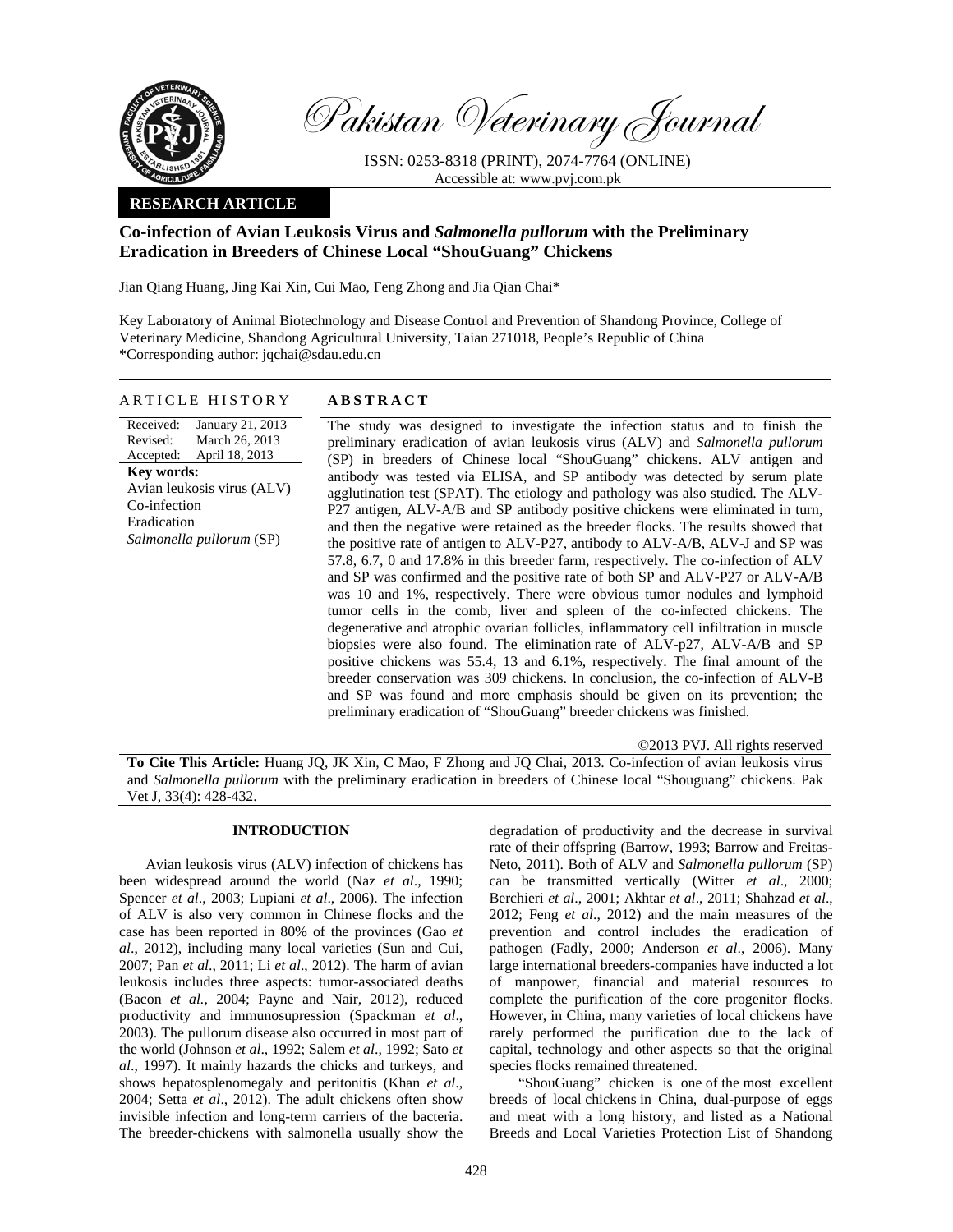Province. This is the only breeder chicken farm of "ShouGuang" chickens, but the eradication of ALV and SP has never been conducted. Recently, the pathological symptoms of tumor, decline of egg production and the peritonitis can be found sometimes. In the present study, the infection status of ALV and SP were first investigated in "ShouGuang" breeders and the preliminary eradication was carried out, too.

#### **MATERIALS AND METHODS**

**Investigation of ALV and SP infection status:** In the "ShouGuang" breeder chickens farm, the samples of vaginal swab and serum were collected from 90 "ShouGuang" chickens including 30 original cocks, 20 original hens, 20 improved cocks and 20 improved hens, which were selected randomly. The vaginal swab samples were stored at -20°C and thawed before using and the blood samples were placed in the 4°C around the night to precipitate the serum for further use. The vaginal swab samples and the serum samples were tested for ALV-P27 (the P27 antigen of avian leukosis virus), ALV-A/B (the antibody of avian leukosis virus of subgroup A and B) and ALV-J (the antibody of avian leukosis virus of subgroup J) via ELISA kits produced by IDEXX Company. The SP antibodies of the serum were tested by SPAT. The positive and negative standard serum and diagnostic antigen were all produced by the Chinese Institute of Veterinary Drugs Control.

**Pathological observations and pathogen detection:** The chickens infected by both ALV and SP were selectively separated. The sick chickens were necropsied and recorded for the gross lesions. The liver, spleen, kidney and intestinal tissues were collected and fixed in the 10% neutral formalin solution to make the HE staining slice for the optical microscope observation.

The vaginal swab samples were collected by aseptic manipulation for the isolation of *Salmonella pullorum* using the SS (Salmonella-Shigella Mediun) agar plates. The isolated bacteria were identified by Gram's staining examination and biochemical test. The SS agar and the biochemical tube were produced by Qingdao Haibo and Hangzhou Tianhe. The DNA samples from liver tumors were extracted using DNAiso reagent (produced by Takara Company) for the detection of ALV by PCR. The primers were synthesized by Sangon Company.

**Epidemic strains of ALV:** The vaginal swab and serum samples of different days and different kinds of chickens were collected for the epidemiological investigation of ALV in the farm to make sure the epidemic strains and reasonable program of purification.

**Eradication of ALV and SP:** The eradication program was performed by four steps. The positive chickens of ALV-P27 antigen, ALV-A/B and salmonella antibody were eliminated in turn. The details were showed in the following.

Step 1: the ALV-P27 antigen of all chickens in the farm was tested and the positive was eliminated.

Step 2: the ALV-A/B antibody of the rest of chickens was tested and the positive was eliminated.

Step 3: the salmonella antibody of the rest of chickens was tested and the positive was eliminated.

Step 4: the negative chickens in the three indices were retained for the breeder flocks after the examination of the productivity.

## **RESULTS**

Positive rate of ALV and SP: The results showed that the infection of ALV and SP had existed in the farm (Table 1). The positive rate of antigen was higher than the antibody, so it seemed that it was easier to check the antigen. In different flocks, it was easier to test antigen in cocks and antibody in hens. The positive rate of antigen in cocks was the highest, reaching 66.7%. The ALV-J antibody was not detected.

The co-infection of the two pathogens had also existed, especially in the hens. The positive rate (10%) of both ALV-P27 and SP was higher than the rate (2.2%) of ALV-A/B and SP. The detail was showed in the Table 2.

**Table 1:** Positive rate of avian leukosis virus and *Salmonella pullorum* in the random-sampled flock

|         | Original chickens (%) |      | Improved chickens (%) |      | Sum          |
|---------|-----------------------|------|-----------------------|------|--------------|
|         | Cocks                 | Hens | Cocks                 | Hens | total $(\%)$ |
| ALV-P27 | 66.7                  | 50   | 60                    | 50   | 57.8         |
| ALV-A/B | 6.7                   | ۱5   |                       |      | 6.7          |
| ALV-J   |                       |      | 0                     |      |              |
| SP      | 6.7                   |      | 45                    | ıο   | 17.8         |

**Table 2:** Positive rate of the co-infection of avian leukosis virus and *Salmonella pullorum*

|                | Original<br>chickens (%) |      | Improved<br>chickens (%) |      | Sum          |
|----------------|--------------------------|------|--------------------------|------|--------------|
|                | cocks                    | hens | cocks                    | Hens | total $(\%)$ |
| ALV-p27 and SP |                          | 15   | 20                       |      | 10           |
| ALV-A/B and SP |                          |      |                          |      |              |
| ALV-I and SP   |                          |      |                          |      |              |

**Gross lesions of the co-infected chickens:** The typical symptom was easy to observe in most of the co-infection cases. The sick chicken showed emaciation, messy matt feather (Fig. 1A), and malodorous manure. The granulation-like protrusions (Fig. 1B) and hemorrhagic spots could be seen on the surface of some atrophy pale combs.

The gray tumors nodules were observed on the surface (Fig. 1C) and ventral surface (Fig. 1D) of the enlarged livers. The similar lesions were also seen on the spleens (Fig. 1F). The significant lesions hadn't been found on the kidneys.

The ovarian follicles were degenerative and atrophic. Some of them turned from pale or deep yellow to gray or leaden in color and shaped cystic or pear (Fig. 1E), which may be caused by *Salmonella pullorum*.

**Histological lesions of the co-infected chickens:** The hyperplasia of tumor cells was observed in the portal and parenchyma area of liver and the normal liver lines were squeezed to destruction (Fig. 2A). These tumor cells had the similar morphology with a round large cell body, slightly basophilic cytoplasm and pathological mitotic such as asymmetry, irregular and cyclic nucleus (Fig. 2B). The similar lesions were also observed in the spleen section (Fig. 2C).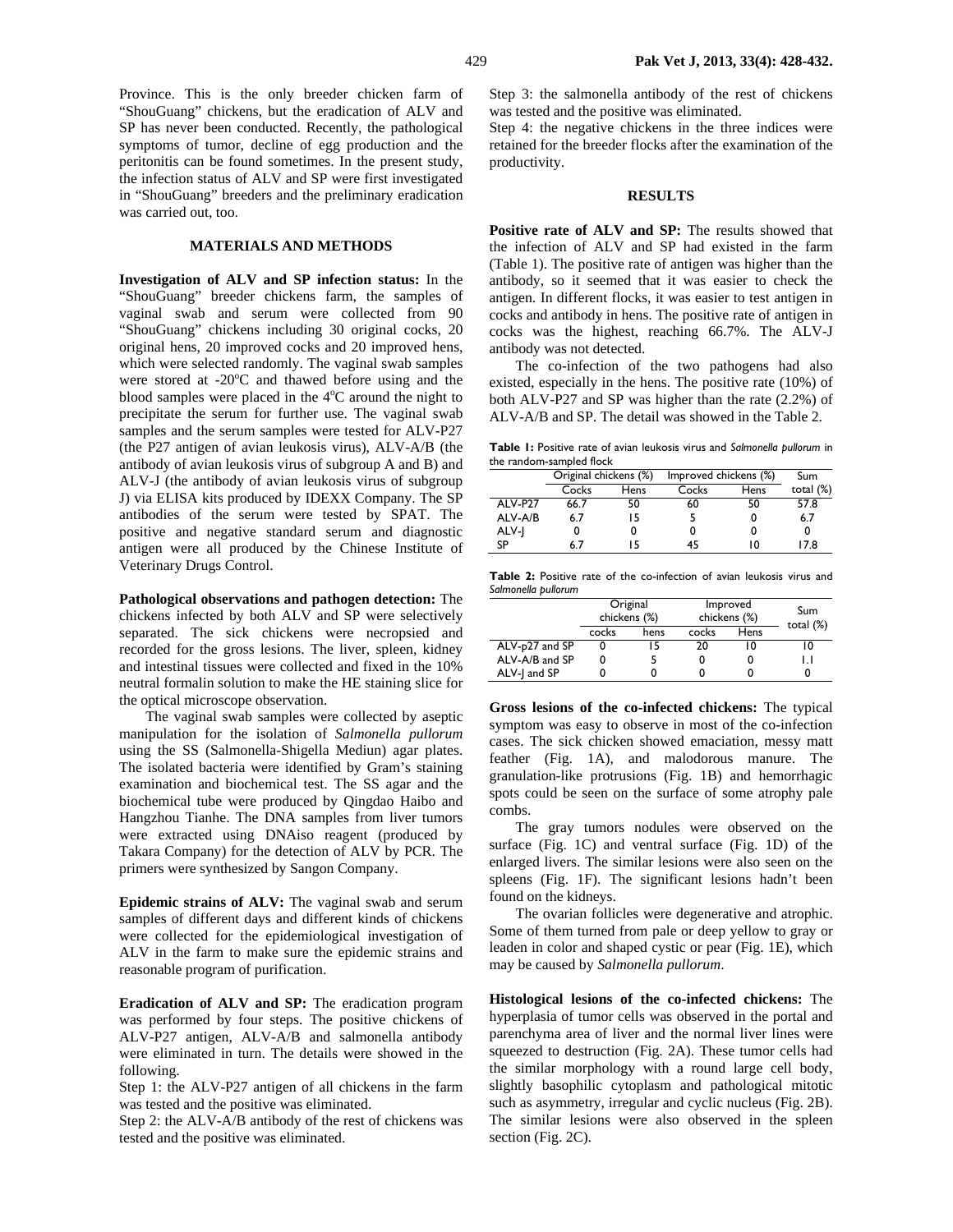

**Fig. 1:** A: The sick chicken with messy matt feather. B: The pale comb with granulation-like protrusions. C-D: The enlarged liver with nodules on the surface and ventral surface. E: The degenerative follicles and some of them were leaden. F: The spleen with tumor nodules on the surface.



**Fig. 2:** A: The hyperplasia of tumor cells in liver (100×). B: The typical lymphoid tumor cells in liver (400×). C: The tumor cells in the spleen (400×). D: The tumor cells in the kidney (400×). E: The tumor cells in the comb (400×). F: The histiocytic infiltration in the myocardial tissue (400×).

Some tubular epithelial cells were swollen and degenerated. Lymphocyte-like tumor cells gathered and spread between the renal tubules and corpuscles, which caused the normal tissue destruction (Fig. 2D). The proliferation and dissemination of tumor cells in the comb sarcoma also observed (Fig. 2E). The histiocytic infiltration could be observed in some myocardial tissue (Fig. 2F), which may be caused by *Salmonella pullorum*.

Table 3: Epidemic strains of avian leukosis virus before the eradication

| <b>Strains</b> | Original     |      | Improved     |      | Sum       |
|----------------|--------------|------|--------------|------|-----------|
|                | chickens (%) |      | chickens (%) |      | Total (%) |
|                | 145d         | 340d | 145d         | 340d |           |
| ALV-p27        | 75           | 25   | 45.2         | 15.9 | 62.8      |
| ALV-A/B        | 0            | 6.7  |              | 2.3  | 1.3       |
| ALV-I          |              |      |              | 0    |           |

**Table 4:** Eradication rate of avian leukosis virus and *Salmonella pullorum*<br>Criginal chickens (%) Improved chickens (%) Sum Strains Original chickens (%) Improved chickens (%) Sum Total  $(\%)$ ALV-P27 71.2 51.6 68.6 53.6 55.4 ALV-A/B 0 13.2 6.5 17.5 13

SP 4.6 3.2 10.3 10.6 6.1

**Detection of ALV:** Taking the cDNA as the template, the genome band of the ALV-A/B primer presented in 253bp, which was identical with the expected molecular weight and the primer for ALV-A and ALV-J had not shown the expected bands. So, the chickens had infected avian leukosis virus of subgroup B.

**Isolation and identification of SP:** The colorless translucent small colony with a black center had grown up after the target sample was inoculated into the SS agar plate. The result of Gram's staining examination and biochemical test showed that the bacteria was *Salmonella pullorum*.

**Epidemic strain of ALV:** The investigation result (Table 3) showed that the avian leukosis had occurred in the farm. The positive rate was greatly influenced by the age. The ALV-P27 antigen can be detected in every group and the positive rate of 145 days-group was higher than the 340 days-group. However, the positive rate of ALV-A/B antibody of both the original and improved was 0% in the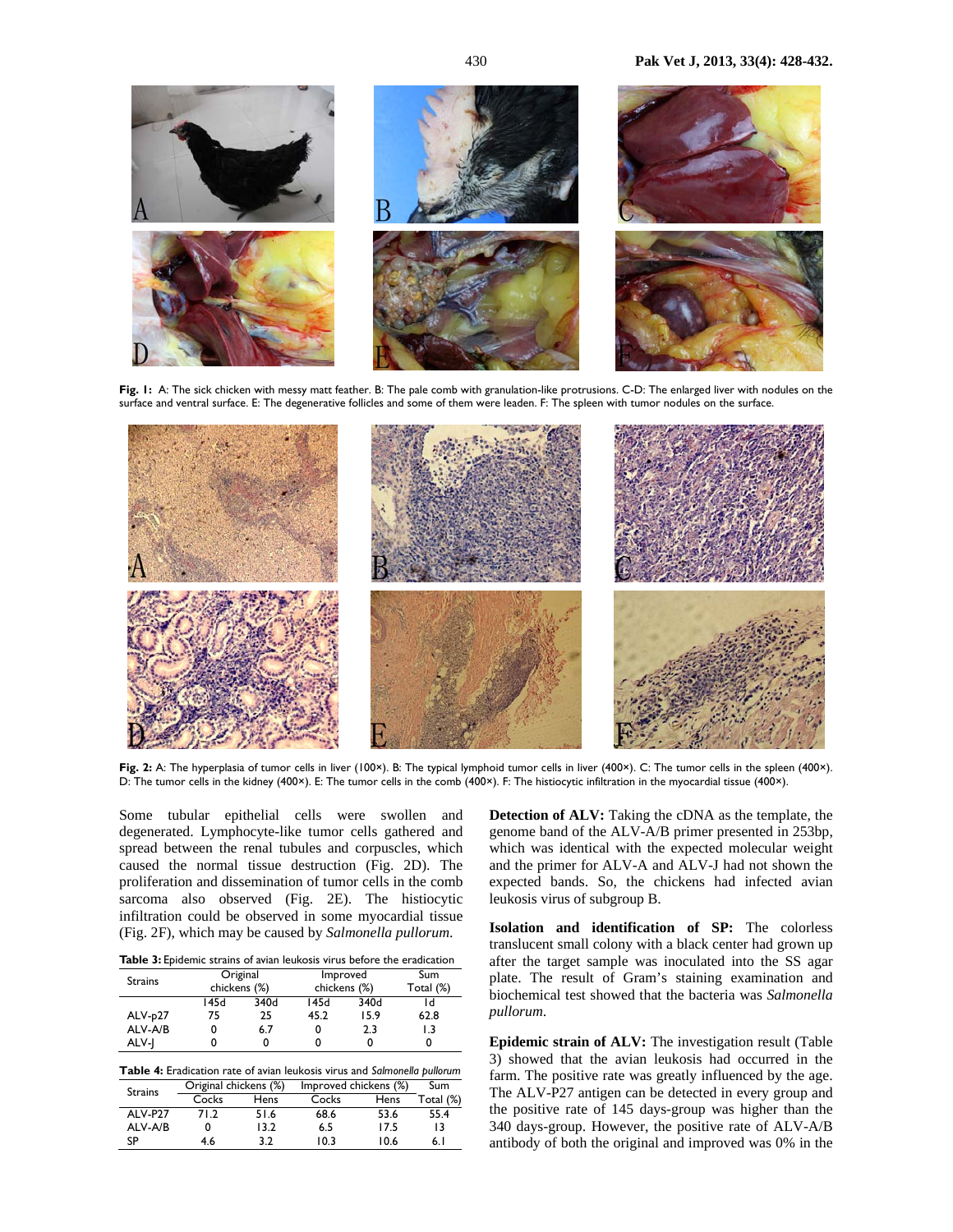145 days, and lower than the 340 days-group. The positive rate of ALV-J antibody was still 0% in every group. Combined with the investigation result of the randomsampled flocks (the 90 chickens), it was sure that the epidemic strain of ALV in this farm was subgroup B. The main job of the late program was the eradication of ALV-P27, ALV-A/B and SP.

**Eradication results:** The details of the eradication were showed in Table 4. The positive rate of ALV-P27 antigen was up to 55.4%, with the cocks higher than the hens. 415 chickens, including 19 original cocks, 233 original hens, 32 improved cocks and 131 improved hens, was retained from the 931 chickens after the eradication of ALV-P27 positive chickens.

The positive rate of ALV-A/B antibody was up to 13%, with the hens higher than the cocks. 294 chickens, including 22 original cocks, 158 original hens, 29 improved cocks and 85 improved hens, was retained from the 338 chickens after the eradication of ALV-A/B positive chickens.

The positive rate of SP antibody was up to 13%, with the hens higher than the cocks, the improved higher than the original. 276 chickens, including 21 original cocks, 153 original hens, 26 improved cocks and 76 improved hens, was retained from the 276 chickens after the eradication of SP positive chickens.

Finally, 309 chickens had been remained for the breeder flocks, including the 276 chickens remained from the breeders after the three steps eradications and the 33 negative chickens remained from the random-sampledflocks.

#### **DISCUSSION**

The co-infection of avian leukosis and other disease had been very prevalent in China, but most of the studies in this field were focused on the different subgroup of ALV (Fenton *et al*., 2005; Zhang *et al*., 2008), the immunosuppressive or oncogenic virus such as REV (Cui *et al*., 2009; Ongor and Bulut, 2011), MDV and CAV (Lütticken, 1997; Qin *et al*., 2010; Williams and Sellers, 2012). This was the first report of the co-infection of ALV-B and SP by the methods of serology, pathology and identifying of pathogen.

The typical tumor nodules were found in lots of the co-infected chickens and the proliferation of tumor cell also observed, all of which were indicating the typical symptom of avian leukosis disease. The degenerative and atrophic ovarian follicles, inflammatory cell infiltration in muscle biopsies were found in parts of the flock, which was considered as the symptom of pullorum disease. The typical peritonitis was not found, which may because of that salmonella mainly did harm to the chicks and the adult chickens often showed inapparent infection (Shivaprasad, 2000). At the same time, the moist environment of the breeding birds was better than the commercial birds, so that the peritonitis rarely occurred.

The positive rate of SP after the ALV-eradication (6.1%) was obviously lower than before (17.8%). It seems that the chickens, infected ALV, were easier to be infected by SP. The collaborative pathogenic mechanism of ALV and salmonella maybe existed. Both of the two pathogens could transmit vertically to reduce the rate of fertilization, hatching and survival of the chick (Stedman and Brown, 1999; Barrow and Freitas-Neto, 2011). In another hand, the chickens infected ALV could make immunosuppression (Wang *et al*., 2011), which makes a chance for the infection of *Salmonella pullorum*. This mechanism corresponded with the phenomenon in Table 5. However, the pathogenetic mechanism required more evidences.

The eradication program was designed according to the biological characteristic of ALV. The sick chickens usually appeared as persistent infection. The positive rate of antigen was higher than the rate of antibody and the detection rate was influenced by the days of the birds. Therefore, the ALV-P27 antigen-positive-chickens were eliminated firstly, and then the positive chickens of ALV-A/B and pullorum. In this study, the eradication of avian leukosis virus and SP was eliminated simultaneously to avoid the repeated tests because of the co-infection. Most of these new methods did favor to the improvements of purification efficiency, the reduction of workload and economical cost. The eradication of ALV and SP had been finished preliminarily in the Chinese local breeding "ShouGuang" flock, which has great significance to the breeder conservation of "ShouGuang" chickens. The experience and methods of this study had also provided important reference for the eradication of other breeds of local breeder flocks in the world.

**Conclusion:** The co-infection of ALV and SP existed in the "ShouGuang" chickens, and the preliminary eradication was finished. However, more work must be done generation by generation to eradicate them completely. ALV and SP would be monitored continuously in the following studies.

**Acknowledgement:** This study was supported by the Nationally Special Fund for Agro-scientific Research in the Public Interest in China (No.201203055).

#### **REFERENCES**

- Akhtar A, M Hair-Bejo, AR Omar, Z Zakaria and S Khairani-Bejo, 2011. Pathogenicity of *Salmonella enteritidis* phage types 3a and 35 after experimental infection of white Leghorn chicks. J Anim Plant Sci, 21: 770-777.
- Anderson LA, DA Miller and DW Trampel, 2006. Epidemiological investigation, cleanup and eradication of pullorum disease in adult chickens and ducks in two small-farm flocks. Avian Dis, 50: 142- 147.
- Bacon LD, JE Fulton and GB Kulkarni, 2004. Methods for evaluating and developing commercial chicken strains free of endogenous subgroup E Avian leukosis virus. Avian Pathol, 33: 233-243.
- Barrow PA and OC Freitas-Neto**,** 2011. Pullorum disease and fowl typhoid-new thoughts on old diseases: a review. Avian Pathol, 40: 1-13.
- Barrow PA, 1993. Salmonella control-past, present and future. Avian Pathol, 22: 651-669.
- Berchieri A Jr, CK Murphy, K Marston and PA Barrow, 2001. Observations on the persistence and vertical transmission of *Salmonella enterica* serovars Pullorum and Gallinarum in chickens: effect of bacterial and host genetic background. Avian Pathol, 30: 221-231.
- Cui ZZ, SH Sun, Z Zhang and SS Meng, 2009. Simultaneous endemic infections with subgroup J avian leukosis virus and reticuloendotheliosis virus in commercial and local breeds of chickens. Avian Pathol, 38: 443-448.
- Fadly AM, 2000. Isolation and identification of avian leukosis viruses. A review Avian Pathol, 29: 529-535.